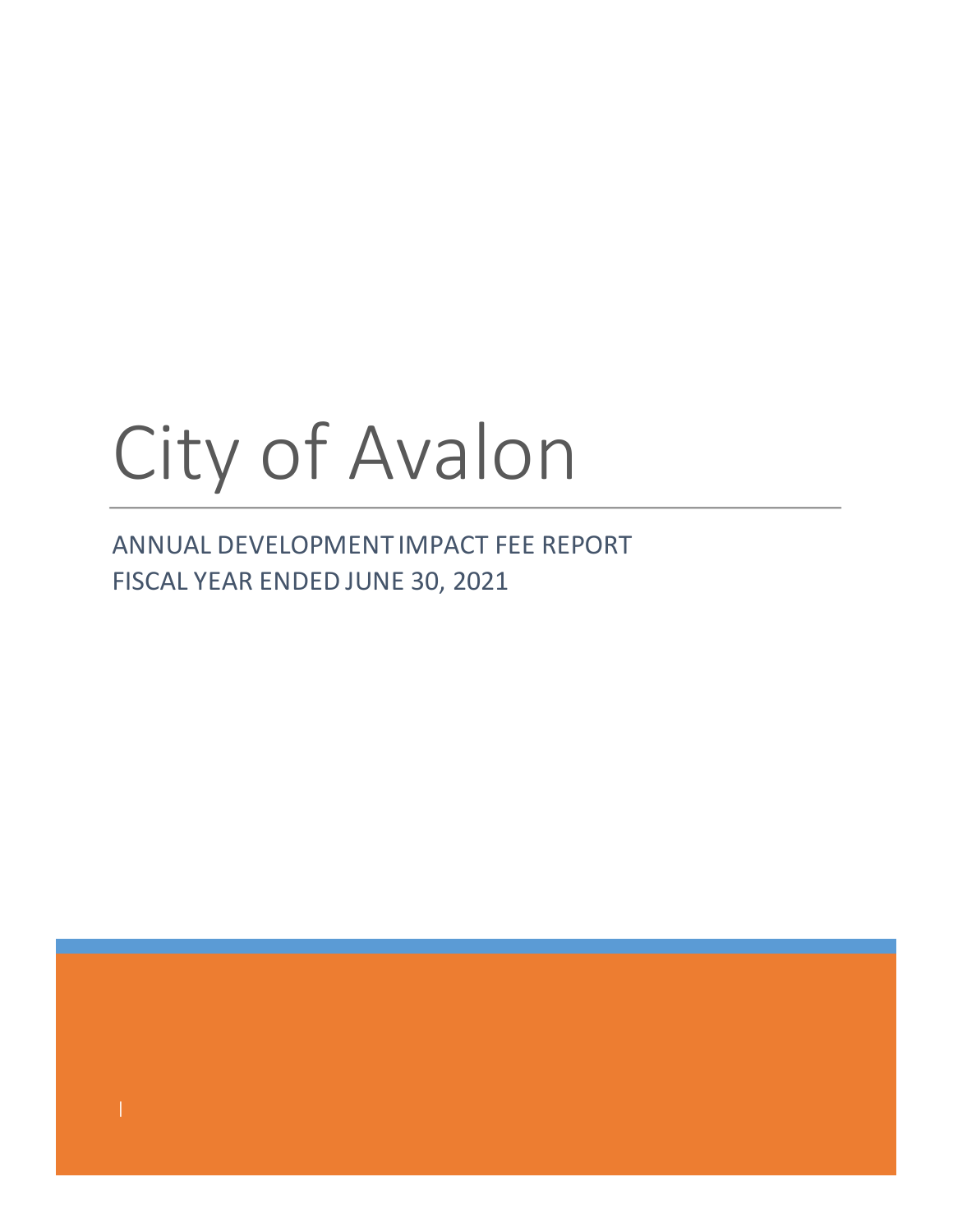# **Legal Requirements for Development Impact Fee Reporting**

California Government Code Section 66006 (b)

California Government Code Section 66006 (b) defines the specific reporting requirements for local agencies that impose AB 1600 DIFs on new development. Annually, for each separate fund established for the collection and expenditure of DIFs, the local agency shall, within 180 days of the close of the fiscal year, make available to the public the information shown below for the most recent fiscal year.

- a) A brief description of the type of fee in the account or fund.
- b) The amount of the fee.
- c) The beginning and ending balance of the account or fund.
- d) The amount of the fees collected and interest earned.
- e) An identification of each public improvement on which fees were expended and the amount of the expenditures on each improvement, including the total percentage of the cost of the public improvement that was funded with fees.
- f) An identification of an approximate date by which the construction of the public improvement will commence if the local agency determines that sufficient funds have been collected to complete financing on an incomplete public improvement, as identified in paragraph (2) of subdivision (a) of Section 66001, and the public improvement remains incomplete.
- g) A description of each inter-fund transfer or loan made from the account or fund, includ ing the public improvement on which the transferred or loaned fees will be expended, and, in the case of an inter-fund loan, the date on which the loan will be repaid, and the rate of interest that the account or fund will receive on the loan.
- h) The amount of refunds made pursuant to subdivision (e) of Section 66001 and any allocations pursuant to subdivision (f) of Section 66001.

#### California Government Code Section 66001 (d)

For all funds established for the collection and expenditure of DIFs, California Government Code Section 66001 (d) has additional requirements. For the fifth fiscal year following the first deposit into the fund and every five years thereafter, the local agency shall make all of the following findings with respect to that portion of the fund remaining unexpended, whether committed or uncommitted:

- a) Identify the purpose to which the fee is to be put.
- b) Demonstrate a reasonable relationship between the fee and purpose for which it is charged.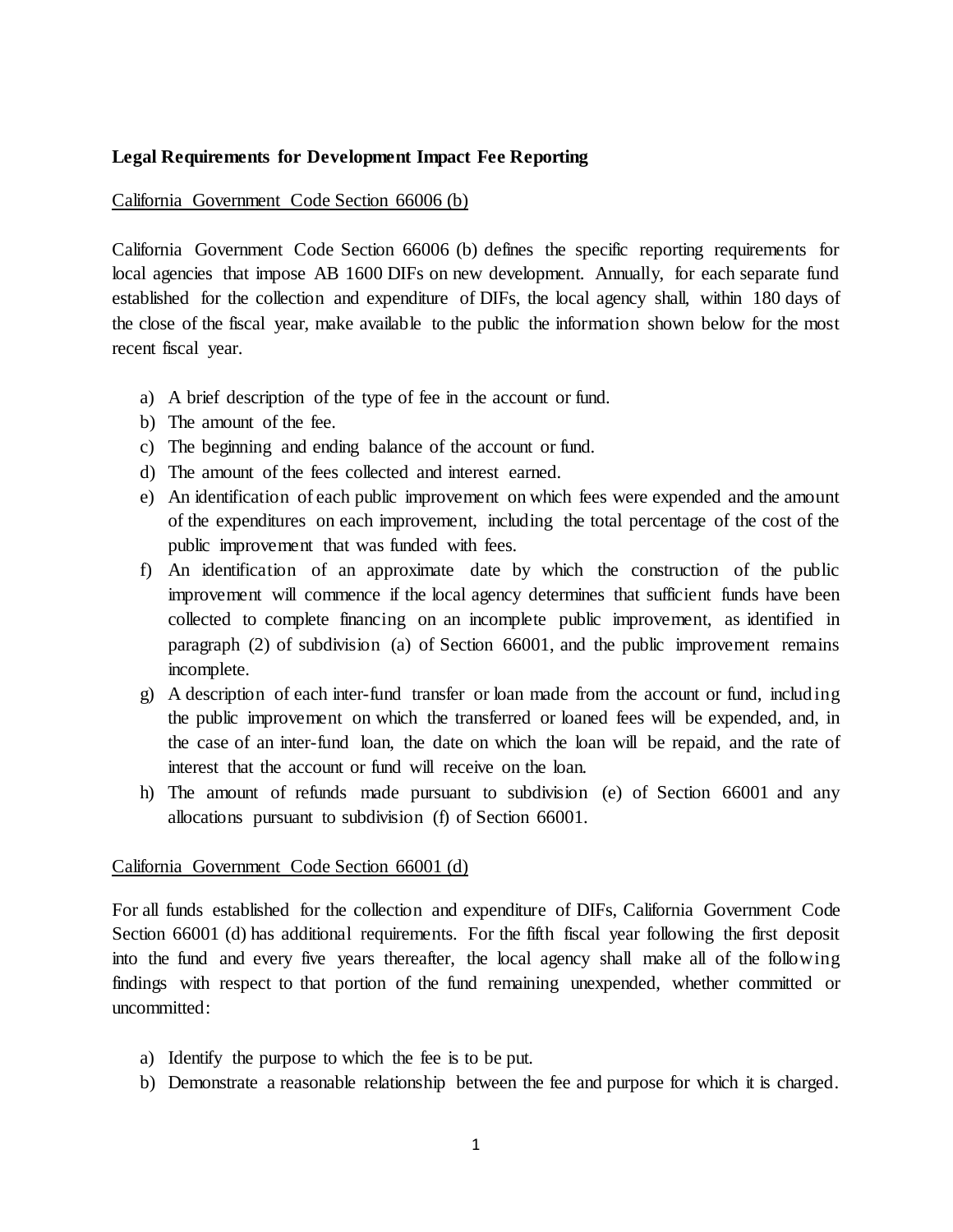- c) Identify all sources and amounts of funding anticipated to complete financing in incomplete improvements identified in paragraph (2) of subdivision (a).
- d) Designate the approximate dates on which the funding referred to in subparagraph (c) is expected to be deposited into the appropriate account or fund.

## California Government Code Section 66002

The State of California Government Code Section 66002 states that:

- a) Any local agency, which levies a fee subject to Section 66001, may adopt a capital improvement plan, which shall indicate the approximate location, size, time of availability, and estimates of cost for all facilities or improvements to be financed with the fees.
- b) The capital improvement plan shall be adopted by, and shall be annually updated by, a resolution of the governing body of the local agency adopted at a noticed public hearing. Notice of the hearing shall be given pursuant to Section 65090. In addition, mailed notice shall be given to any city or county, which may be significantly affected by the capital improvement plan. This notice shall be given no later than the date the local agency notices the public hearing pursuant to Section 65090. The information in the notice shall be not less than the information contained in the notice of public hearing and shall be given by first-class mail or personal delivery.
- c) "Facility" or "improvement," as used in this section, means any of the following:
	- 1) Public buildings, including schools and related facilities; provided that school facilities shall not be included if Senate Bill 97 of the 1987-88 Regular Session is enacted and becomes effective on or before January 1, 1988.
	- 2) Facilities for the storage, treatment, and distribution of nonagricultural water.
	- 3) Facilities for the collection, treatment, reclamation, and disposal of sewage.
	- 4) Facilities for the collection and disposal of storm waters and for flood control purposes.
	- 5) Facilities for the generation of electricity and the distribution of gas and electricity.
	- 6) Transportation and transit facilities, including but not limited to streets and supporting improvements, roads, overpasses, bridges, harbors, ports, airports, and related facilities.
	- 7) Parks and recreation facilities.
	- 8) Any other capital project identified in the capital facilities plan adopted pursuant to Section 66002.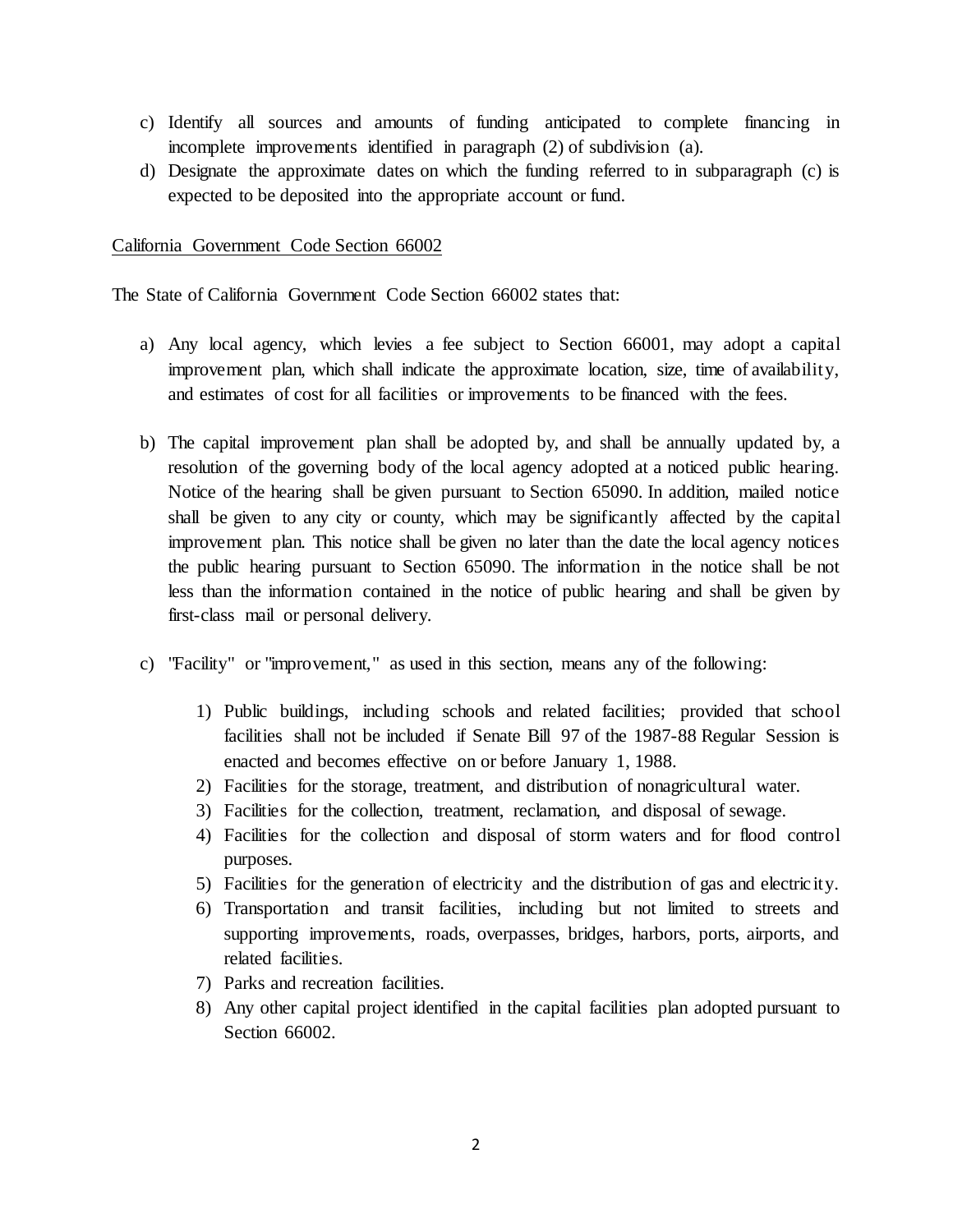## **Fire Protection (Fund 301)**

## Description of Development Impact Fees (DIF)

The fire protection impact fee revenues may be used to purchase land for expansions to the fire station and/or to construct new facilities, upgrade existing facilities, purchase vehicles and personal protection equipment and other equipment with a minimum five-year life span, enhance the utility of existing systems, and/or perform refurbishment within the parameters allowed by Government Code Section 66000.

#### Fee Amount

| Land Use Type                                | <b>Fire Protection Fee</b> |
|----------------------------------------------|----------------------------|
| Residential (per square foot)                | \$3.56                     |
| Nonresidential (per square foot or as noted) |                            |
| Lodging (per room)                           | \$2,588.04                 |
| Retail/Commercial                            | \$1.28                     |
| Office/Professional Services                 | \$1.37                     |
| Industrial                                   | \$0.68                     |
| <b>Medical Clinics</b>                       | \$1.02                     |
| Leisure/Hospitality Services                 | \$0.85                     |
| Public/Institutional                         | \$1.02                     |
| Transportation/Warehouse/Utilities           | \$0.51                     |

#### Fee Report

| <b>Revenues</b>            | FY 20/21    |
|----------------------------|-------------|
| Fees                       | 10,690.68   |
| <b>Investment Earnings</b> | 34.42       |
| Other                      | 0.00        |
| <b>Total Revenues</b>      | \$10,725.10 |
|                            |             |
| <b>Expenditures</b>        |             |
| Expenditures               | 0.00        |
| Other                      | 0.00        |
| Transfers in (out)         | 0.00        |
| <b>Total Expenditures</b>  | \$0.00      |
|                            |             |
| Rev Over (Under) Exp       | 10,725.10   |
| Beginning Fund Balance     | $0.00\,$    |
| <b>Ending Fund Balance</b> | \$10,725.10 |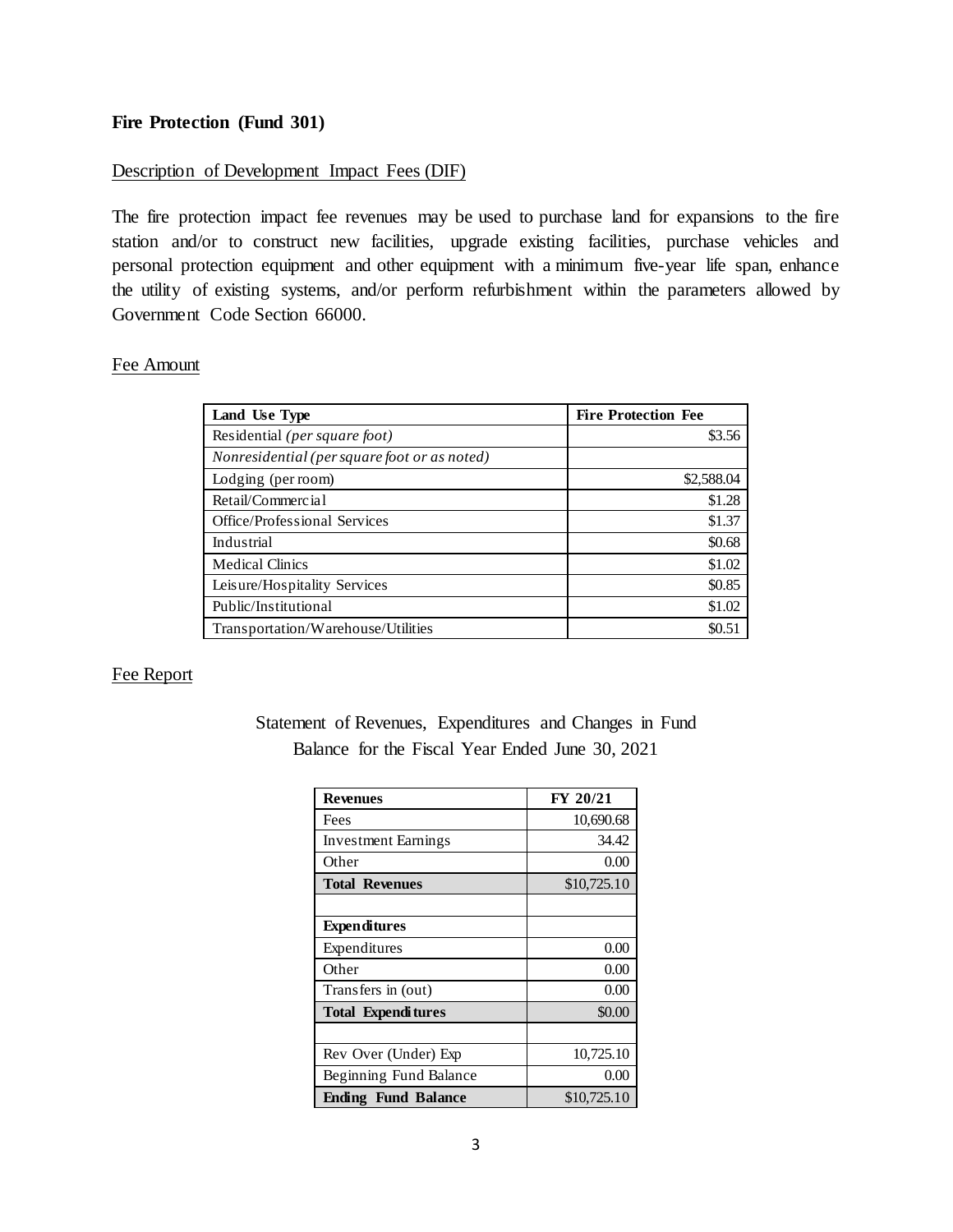California Government Code Section 66006 (b) requires an identification of each public improvement on which fees were expended and the amount of expenditures on each improvement, including the percentage of the costs of the public improvement that was funded with fees. No improvements were funded with Fire Protection DIF during the fiscal year.

| <b>Capital Project</b>           | DIF                 | <b>Project</b>      | % Funded by |
|----------------------------------|---------------------|---------------------|-------------|
|                                  | <b>Expenditures</b> | <b>Expenditures</b> | DIF         |
| No active projects funded by DIF | N/A                 | N/A                 | N/A         |

Section 66001 requires that, for the fifth fiscal year following the first deposit of any impact fee revenue into an account or fund as required by Section 66006, and every five years thereafter, the City must make all of the following findings for any fee revenues that remain unexpended, whether committed or uncommitted:

- 1. Identify the purpose to which the fee will be put.
- 2. Demonstrate the reasonable relationship between the fee and the purpose for which it is charged.
- 3. Identify all sources and amounts of funding anticipated to complete financing of incomplete improvements for which the impact fees are to be used.
- 4. Designate the approximate dates on which the funding necessary to complete financing of those improvements will be deposited in to the appropriate account of fund.

| <b>Revenues</b>            | FY 20/21    | FY 21/22 | FY 22/23 | FY 23/24 | FY 24/25 |
|----------------------------|-------------|----------|----------|----------|----------|
| Fees                       | 10,690.68   |          |          |          |          |
| <b>Investment Earnings</b> | 34.42       |          |          |          |          |
| Other                      | 0.00        |          |          |          |          |
| <b>Total Revenues</b>      | \$10,725.10 |          |          |          |          |
|                            |             |          |          |          |          |
| <b>Expenditures</b>        |             |          |          |          |          |
| Expenditures               | 0.00        |          |          |          |          |
| Other                      | 0.00        |          |          |          |          |
| Transfers in (out)         | 0.00        |          |          |          |          |
| <b>Total Expenditures</b>  | \$0.00      |          |          |          |          |
|                            |             |          |          |          |          |
| Rev Over (Under) Exp       | 10,725.10   |          |          |          |          |
| Beginning Fund Balance     | 0.00        |          |          |          |          |
| <b>Ending Fund Balance</b> | \$10,725.10 |          |          |          |          |

Fire Protection Fund 301 reports no funds being held past the fifth fiscal year following the first deposit. Sufficient funds from the Fire Protection DIF have not been collected to complete the financing on an incomplete public improvement. No inter-fund transfers or loans were made during the reporting period. No refunds were issued due to protests during this reporting period.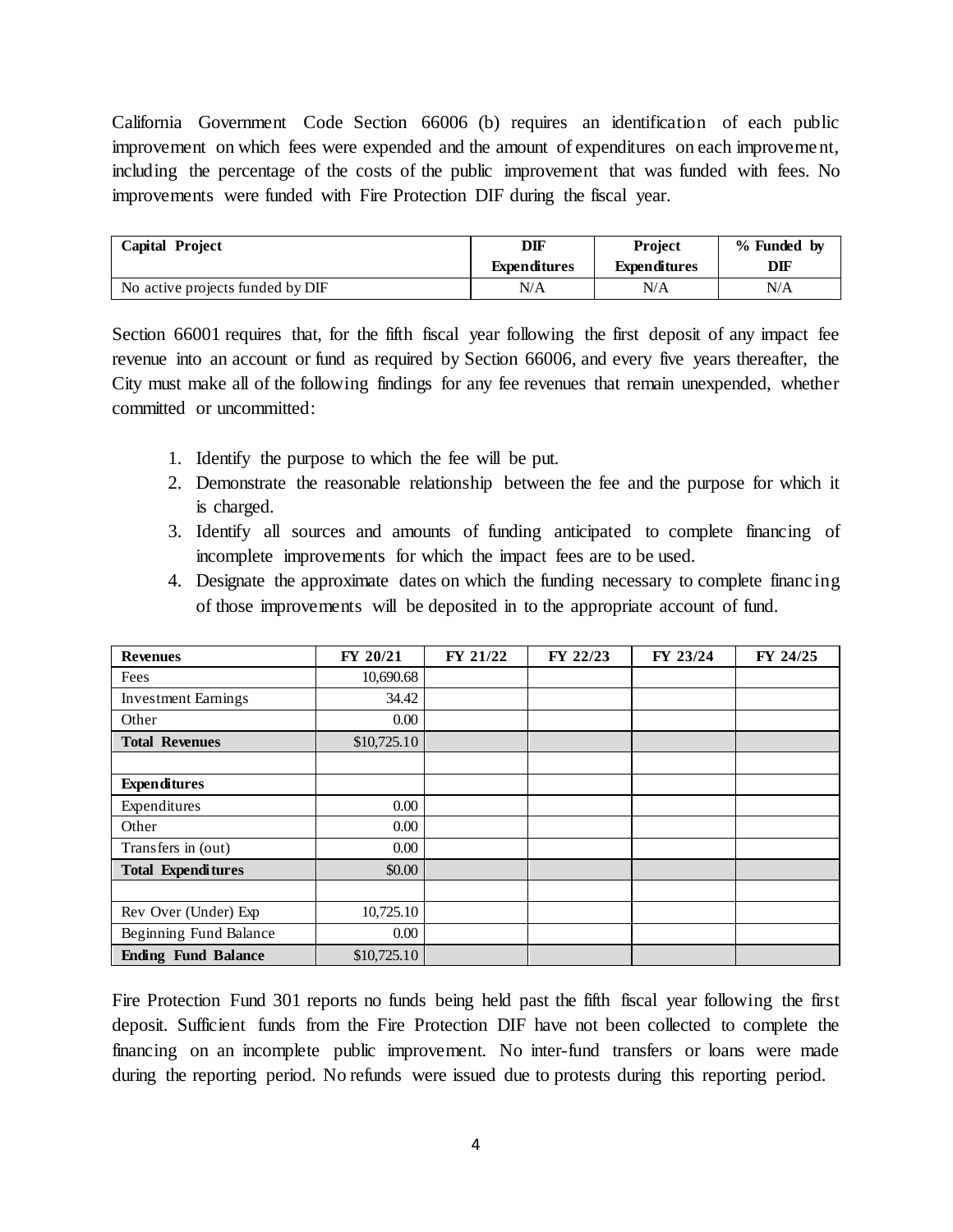# Description of Development Impact Fees (DIF)

The circulation fee is intended to contribute to the funds needed to improve mobility, access and safe travel to and from homes, businesses and activities for all users of the circulation system, including bicyclists and pedestrians as well as motor vehicles. The circulation and mobility improvements will be designed with the goal of also providing benefits related to parking by reducing the overall demand for motor vehicle parking spaces.

### Fee Amount

| Land Use Type                                | <b>Circulation Fee</b> |
|----------------------------------------------|------------------------|
| Residential (per square foot)                | \$1.32                 |
| Nonresidential (per square foot or as noted) |                        |
| Lodging (per room)                           | \$923.13               |
| Retail/Commercial                            | \$1.69                 |
| Office/Professional Services                 | \$0.52                 |
| Industrial                                   | \$0.35                 |
| <b>Medical Clinics</b>                       | \$0.90                 |
| Leisure/Hospitality Services                 | \$0.66                 |
| Public/Institutional                         | \$0.21                 |
| Transportation/Warehouse/Utilities           |                        |

# Fee Report

| <b>Revenues</b>            | <b>FY 20/21</b> |
|----------------------------|-----------------|
| Fees                       | 3,963.96        |
| <b>Investment Earnings</b> | 12.76           |
| Other                      | 0.00            |
| <b>Total Revenues</b>      | \$3,976.72      |
|                            |                 |
| <b>Expenditures</b>        |                 |
| Expenditures               | 0.00            |
| Other                      | 0.00            |
| Transfers in (out)         | 0.00            |
| <b>Total Expenditures</b>  | \$0.00          |
|                            |                 |
| Rev Over (Under) Exp       | 3,976.72        |
| Beginning Fund Balance     | 0.00            |
| <b>Ending Fund Balance</b> | \$3,976.72      |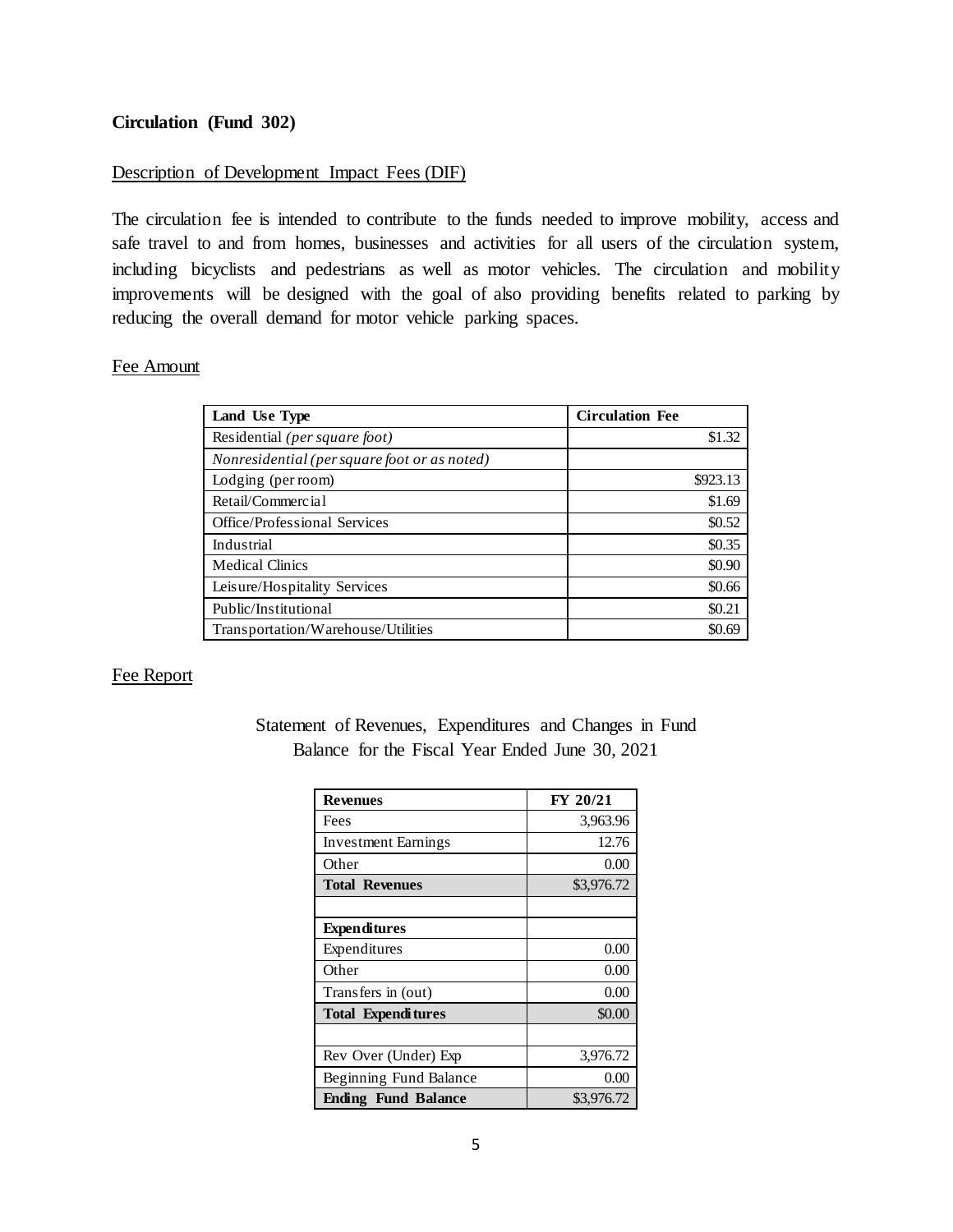California Government Code Section 66006 (b) requires an identification of each public improvement on which fees were expended and the amount of expenditures on each improvement, including the percentage of the costs of the public improvement that was funded with fees. No improvements were funded with Circulation DIF during the fiscal year.

| <b>Capital Project</b>           | DIF                 | <b>Project</b>      | % Funded by |
|----------------------------------|---------------------|---------------------|-------------|
|                                  | <b>Expenditures</b> | <b>Expenditures</b> | DIF         |
| No active projects funded by DIF | N/A                 | N/A                 | N/A         |

Section 66001 requires that, for the fifth fiscal year following the first deposit of any impact fee revenue into an account or fund as required by Section 66006, and every five years thereafter, the City must make all of the following findings for any fee revenues that remain unexpended, whether committed or uncommitted:

- 1. Identify the purpose to which the fee will be put.
- 2. Demonstrate the reasonable relationship between the fee and the purpose for which it is charged.
- 3. Identify all sources and amounts of funding anticipated to complete financing of incomplete improvements for which the impact fees are to be used.
- 4. Designate the approximate dates on which the funding necessary to complete financing of those improvements will be deposited in to the appropriate account of fund.

| <b>Revenues</b>            | FY 20/21   | FY 21/22 | FY 22/23 | FY 23/24 | FY 24/25 |
|----------------------------|------------|----------|----------|----------|----------|
| Fees                       | 3,963.96   |          |          |          |          |
| <b>Investment Earnings</b> | 12.76      |          |          |          |          |
| Other                      | 0.00       |          |          |          |          |
| <b>Total Revenues</b>      | \$3,976.72 |          |          |          |          |
|                            |            |          |          |          |          |
| <b>Expenditures</b>        |            |          |          |          |          |
| Expenditures               | 0.00       |          |          |          |          |
| Other                      | 0.00       |          |          |          |          |
| Transfers in (out)         | 0.00       |          |          |          |          |
| <b>Total Expenditures</b>  | \$0.00     |          |          |          |          |
|                            |            |          |          |          |          |
| Rev Over (Under) Exp       | 3,976.72   |          |          |          |          |
| Beginning Fund Balance     | 0.00       |          |          |          |          |
| <b>Ending Fund Balance</b> | \$3,976.72 |          |          |          |          |

Circulation Fund 302 reports no funds being held past the fifth fiscal year following the first deposit. Sufficient funds from the Circulation DIF have not been collected to complete the financing on an incomplete public improvement. No inter-fund transfers or loans were made during the reporting period. No refunds were issued due to protests during this reporting period.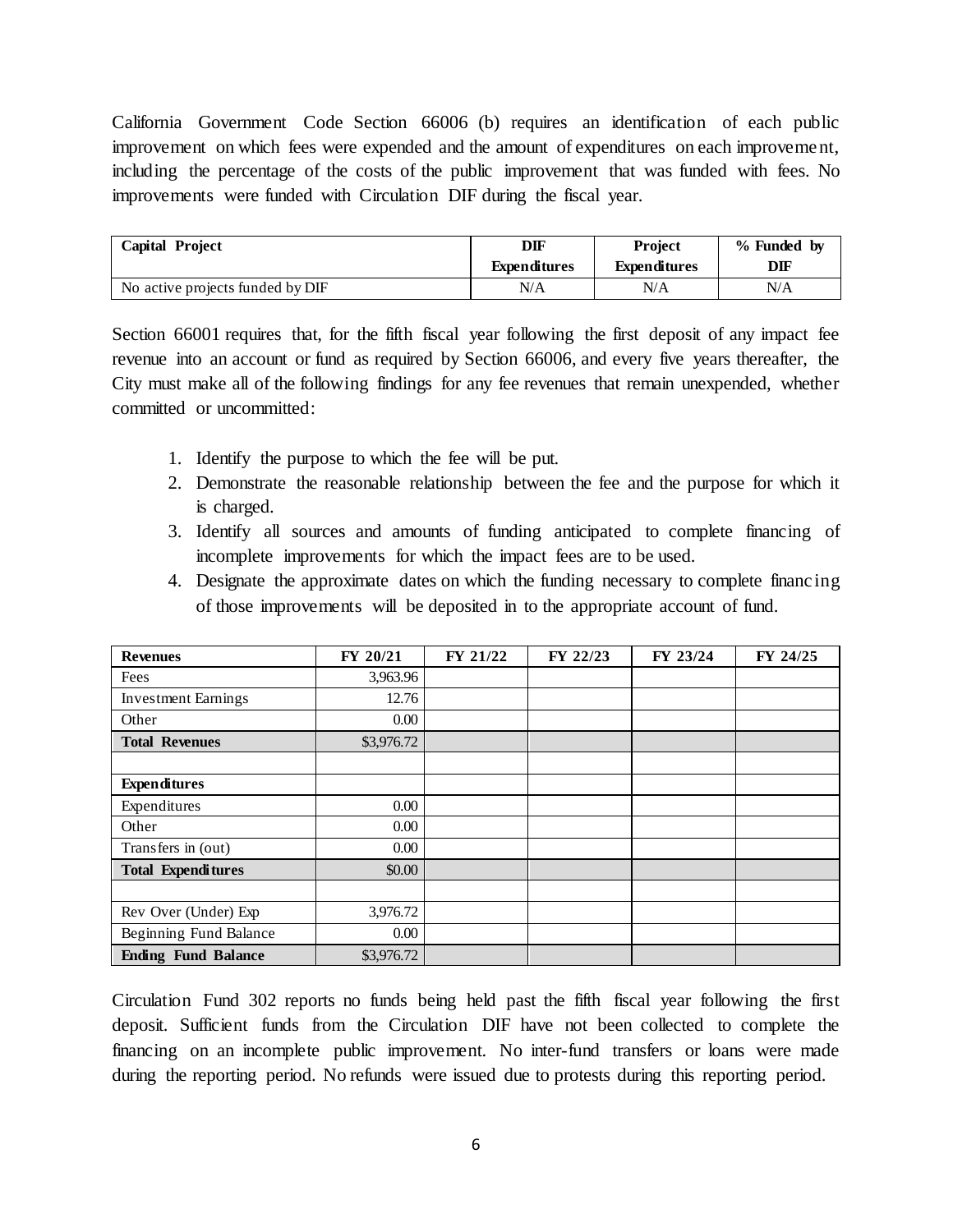## **Transportation (Fund 303)**

#### Description of Development Impact Fees (DIF)

The transportation improvements provide for expanded wharf, pier, docking, and moorage facilities to accommodate the increase in passengers on cruise ships and cross channel ferries that will attend new development. Transportation improvements may also include freight handling facilities and airport improvements. The public use facilities fee revenues may be used to purchase land, to construct, upgrade, and expand facilities, and/or to perform refurbishment within the parameters allowed by Government Code Section 66000.

## Fee Amount

| Land Use Type                                | <b>Transportation Fee</b> |
|----------------------------------------------|---------------------------|
| Residential ( <i>per square foot</i> )       | \$2.63                    |
| Nonresidential (per square foot or as noted) |                           |
| Lodging (per room)                           | \$1,886.59                |
| Retail/Commercial                            | \$0.94                    |
| Office/Professional Services                 | \$1.01                    |
| Industrial                                   | \$0.50                    |
| <b>Medical Clinics</b>                       | \$0.75                    |
| Leisure/Hospitality Services                 | \$0.63                    |
| Public/Institutional                         | \$0.75                    |
| Transportation/Warehouse/Utilities           | \$0.38                    |

#### Fee Report

| <b>Revenues</b>            | <b>FY 20/21</b> |
|----------------------------|-----------------|
| Fees                       | 7,898.89        |
| Investment Earnings        | 25.43           |
| Other                      | 0.00            |
| <b>Total Revenues</b>      | \$7,923.31      |
|                            |                 |
| <b>Expenditures</b>        |                 |
| Expenditures               | 0.00            |
| Other                      | 0.00            |
| Transfers in (out)         | 0.00            |
| <b>Total Expenditures</b>  | \$0.00          |
|                            |                 |
| Rev Over (Under) Exp       | 7,923.31        |
| Beginning Fund Balance     | 0.00            |
| <b>Ending Fund Balance</b> | \$7,923.31      |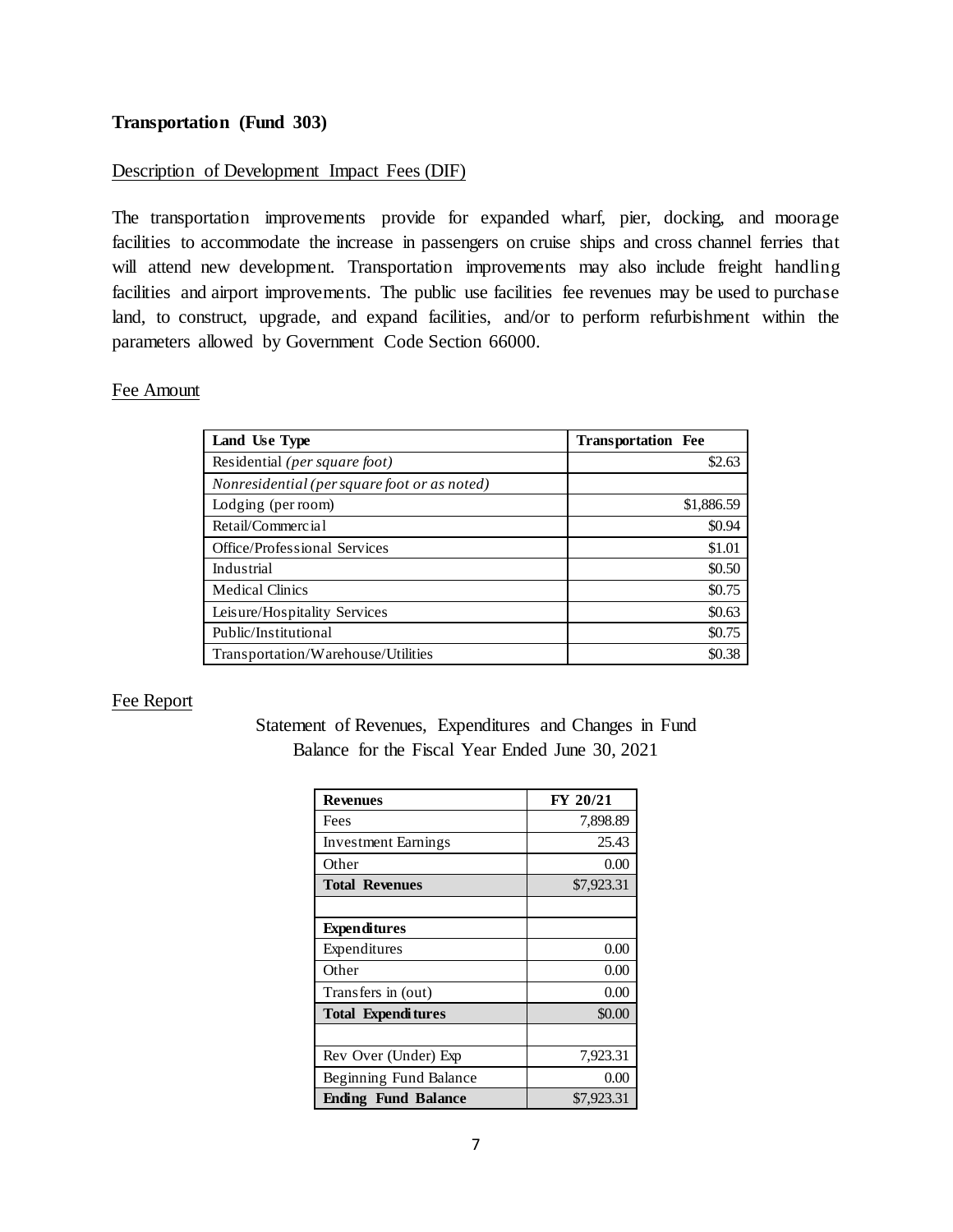California Government Code Section 66006 (b) requires an identification of each public improvement on which fees were expended and the amount of expenditures on each improvement, including the percentage of the costs of the public improvement that was funded with fees. No improvements were funded with Transportation DIF during the fiscal year.

| <b>Capital Project</b>           | DIF                 | <b>Project</b>      | % Funded by |
|----------------------------------|---------------------|---------------------|-------------|
|                                  | <b>Expenditures</b> | <b>Expenditures</b> | DIF         |
| No active projects funded by DIF | N/A                 | N/A                 | N/A         |

Section 66001 requires that, for the fifth fiscal year following the first deposit of any impact fee revenue into an account or fund as required by Section 66006, and every five years thereafter, the City must make all of the following findings for any fee revenues that remain unexpended, whether committed or uncommitted:

- 1. Identify the purpose to which the fee will be put.
- 2. Demonstrate the reasonable relationship between the fee and the purpose for which it is charged.
- 3. Identify all sources and amounts of funding anticipated to complete financing of incomplete improvements for which the impact fees are to be used.
- 4. Designate the approximate dates on which the funding necessary to complete financing of those improvements will be deposited in to the appropriate account of fund.

| <b>Revenues</b>            | FY 20/21   | FY 21/22 | FY 22/23 | FY 23/24 | FY 24/25 |
|----------------------------|------------|----------|----------|----------|----------|
| Fees                       | 7,898.89   |          |          |          |          |
| <b>Investment Earnings</b> | 25.43      |          |          |          |          |
| Other                      | 0.00       |          |          |          |          |
| <b>Total Revenues</b>      | \$7,923.31 |          |          |          |          |
|                            |            |          |          |          |          |
| <b>Expenditures</b>        |            |          |          |          |          |
| Expenditures               | 0.00       |          |          |          |          |
| Other                      | 0.00       |          |          |          |          |
| Transfers in (out)         | 0.00       |          |          |          |          |
| <b>Total Expenditures</b>  | \$0.00     |          |          |          |          |
|                            |            |          |          |          |          |
| Rev Over (Under) Exp       | 7,923.31   |          |          |          |          |
| Beginning Fund Balance     | 0.00       |          |          |          |          |
| <b>Ending Fund Balance</b> | \$7,923.31 |          |          |          |          |

Transportation Fund 303 reports no funds being held past the fifth fiscal year following the first deposit. Sufficient funds from the Transportation DIF have not been collected to complete the financing on an incomplete public improvement. No inter-fund transfers or loans were made during the reporting period. No refunds were issued due to protests during this reporting period.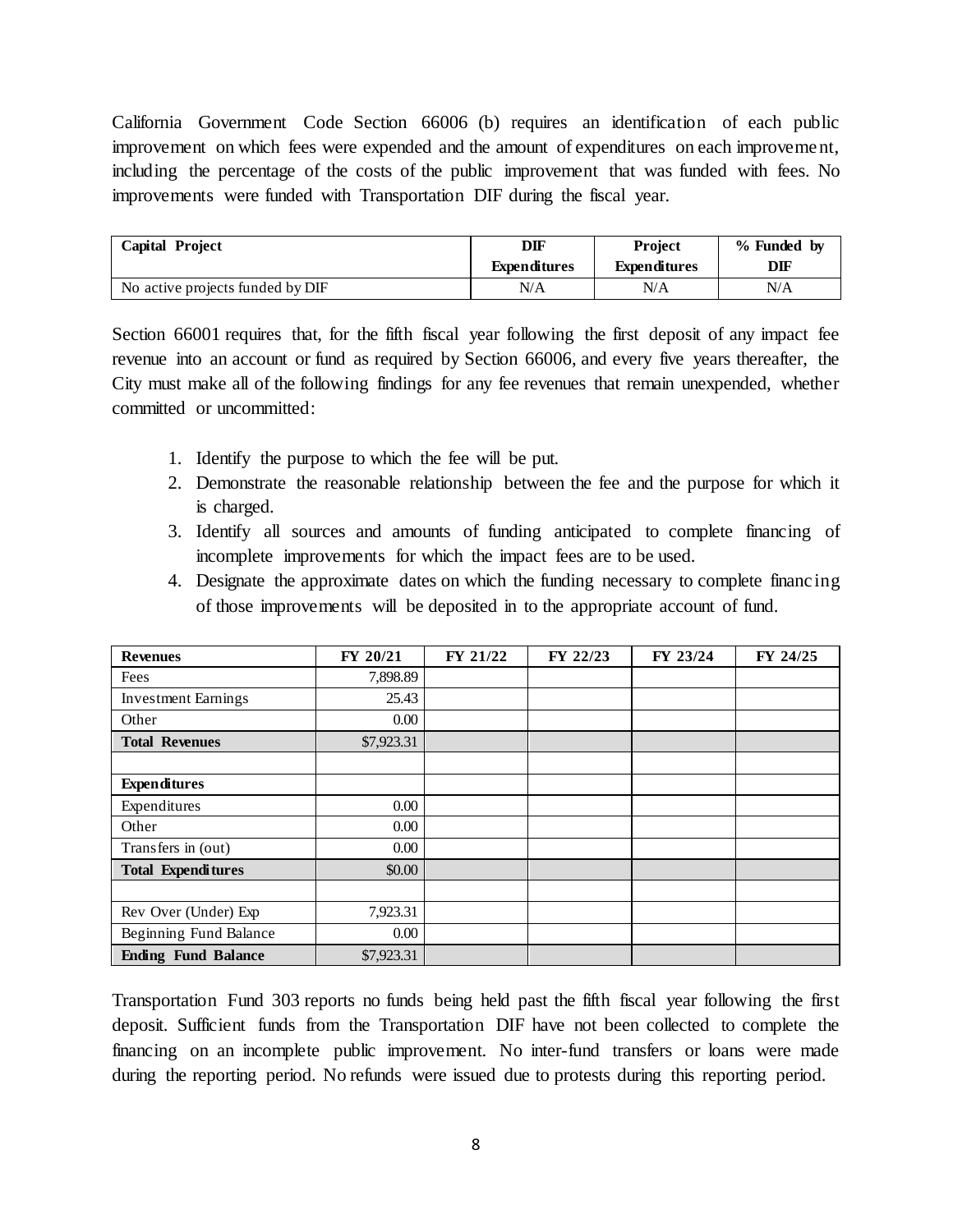# Description of Development Impact Fees (DIF)

Landfill fund impact fee revenues may be used for the landfill closure-post closure and corrective action costs, constructing a new solid waste transfer station and recycling center, and funding the capital costs of enhanced recycling programs. The fair-share capital costs of alternatives to landfill disposal may also be funded by the fee revenues.

#### Fee Amount

| Land Use Type                                | <b>Landfill Fee</b> |
|----------------------------------------------|---------------------|
| Residential ( <i>per square foot</i> )       | \$2.88              |
| Nonresidential (per square foot or as noted) |                     |
| Lodging (per room)                           | \$2,067.07          |
| Retail/Commercial                            | \$1.03              |
| Office/Professional Services                 | \$1.10              |
| Industrial                                   | \$0.55              |
| <b>Medical Clinics</b>                       | \$0.83              |
| Leisure/Hospitality Services                 | \$0.69              |
| Public/Institutional                         | \$0.83              |
| Transportation/Warehouse/Utilities           | \$0.41              |

## Fee Report

| <b>Revenues</b>            | FY 20/21   |
|----------------------------|------------|
| Fees                       | 8,648.64   |
| <b>Investment Earnings</b> | 27.85      |
| Other                      | 0.00       |
| <b>Total Revenues</b>      | \$8,676.49 |
|                            |            |
| <b>Expenditures</b>        |            |
| Expenditures               | 0.00       |
| Other                      | 0.00       |
| Transfers in (out)         | 0.00       |
| <b>Total Expenditures</b>  | \$0.00     |
|                            |            |
| Rev Over (Under) Exp       | \$8,676.49 |
| Beginning Fund Balance     | 0.00       |
| <b>Ending Fund Balance</b> | \$8,676.49 |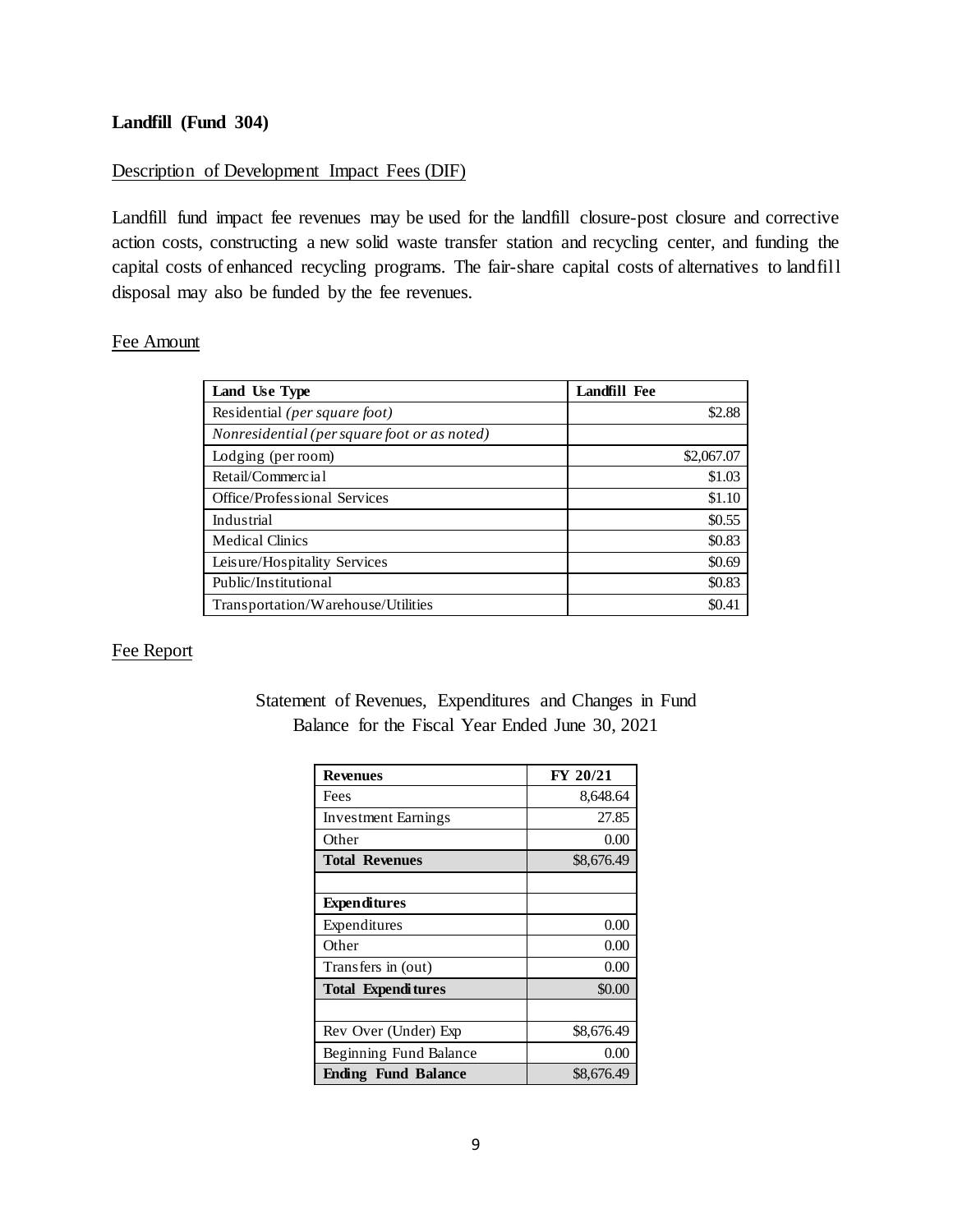California Government Code Section 66006 (b) requires an identification of each public improvement on which fees were expended and the amount of expenditures on each improvement, including the percentage of the costs of the public improvement that was funded with fees. No improvements were funded with Landfill DIF during the fiscal year.

| <b>Capital Project</b>           | DIF                 | <b>Project</b>      | % Funded by |
|----------------------------------|---------------------|---------------------|-------------|
|                                  | <b>Expenditures</b> | <b>Expenditures</b> | DIF         |
| No active projects funded by DIF | N/A                 | N/A                 | N/A         |

Section 66001 requires that, for the fifth fiscal year following the first deposit of any impact fee revenue into an account or fund as required by Section 66006, and every five years thereafter, the City must make all of the following findings for any fee revenues that remain unexpended, whether committed or uncommitted:

- 1. Identify the purpose to which the fee will be put.
- 2. Demonstrate the reasonable relationship between the fee and the purpose for which it is charged.
- 3. Identify all sources and amounts of funding anticipated to complete financing of incomplete improvements for which the impact fees are to be used.
- 4. Designate the approximate dates on which the funding necessary to complete financing of those improvements will be deposited in to the appropriate account of fund.

| <b>Revenues</b>            | FY 20/21   | FY 21/22 | FY 22/23 | FY 23/24 | FY 24/25 |
|----------------------------|------------|----------|----------|----------|----------|
| Fees                       | 8,648.64   |          |          |          |          |
| <b>Investment Earnings</b> | 27.85      |          |          |          |          |
| Other                      | 0.00       |          |          |          |          |
| <b>Total Revenues</b>      | \$8,676.49 |          |          |          |          |
|                            |            |          |          |          |          |
| <b>Expenditures</b>        |            |          |          |          |          |
| Expenditures               | 0.00       |          |          |          |          |
| Other                      | 0.00       |          |          |          |          |
| Transfers in (out)         | 0.00       |          |          |          |          |
| <b>Total Expenditures</b>  | \$0.00     |          |          |          |          |
|                            |            |          |          |          |          |
| Rev Over (Under) Exp       | \$8,676.49 |          |          |          |          |
| Beginning Fund Balance     | 0.00       |          |          |          |          |
| <b>Ending Fund Balance</b> | \$8,676.49 |          |          |          |          |

Landfill Fund 304 reports no funds being held past the fifth fiscal year following the first deposit. Sufficient funds from the Landfill DIF have not been collected to complete the financing on an incomplete public improvement. No inter-fund transfers or loans were made during the reporting period. No refunds were issued due to protests during this reporting period.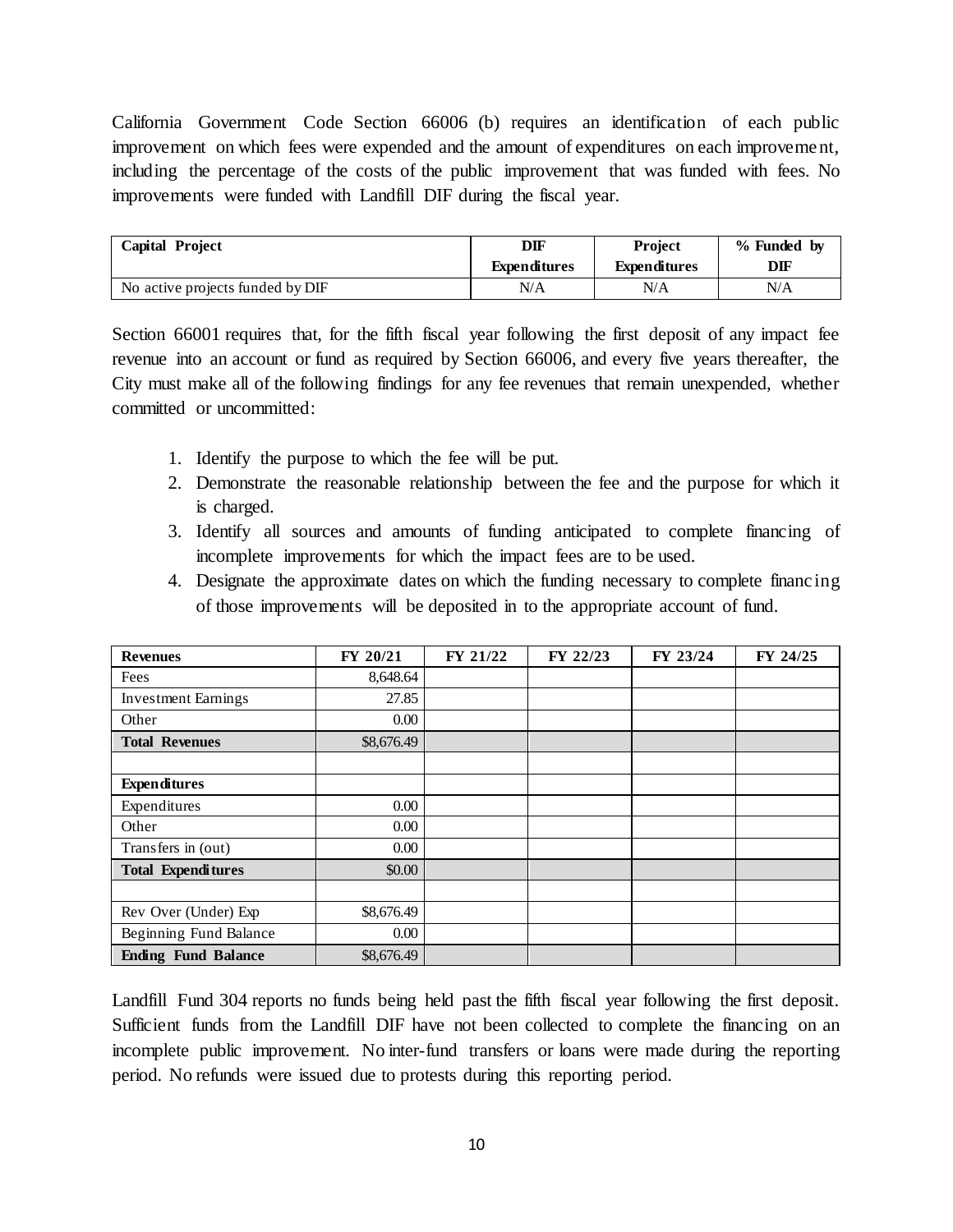## **Wastewater (Fund 305)**

## Description of Capacity Charges

Wastewater capacity charge revenues may be used for any of the improvements listed in Table 8.3 of the *Development Impact Mitigation Fees Nexus Study and Capacity Charges for Wastewater and Reclaimed Water Report* adopted by City Council on February 18, 2020 or for capacity expansion, or sanitary sewer service extension projects. Portions of the revenues may also be used for waste water treatment plant (WWTP) capital replacements or system rehabilitation, and/or be placed in the sewer system capital reserve account to be used to offset future rate increases.

#### Charge Amount

| Land Use Type                                | Wastewater Charge |  |  |
|----------------------------------------------|-------------------|--|--|
| Residential (per square foot)                | \$5.41            |  |  |
| Nonresidential (per square foot or as noted) |                   |  |  |
| Lodging (per room)                           | \$2,921.39        |  |  |
| Retail/Commercial                            | \$2.43            |  |  |
| Office/Professional Services                 | \$4.87            |  |  |
| Industrial                                   | \$4.87            |  |  |
| <b>Medical Clinics</b>                       | \$7.25            |  |  |
| Leisure/Hospitality Services                 | \$2.92            |  |  |
| Public/Institutional                         | \$4.06            |  |  |
| Transportation/Warehouse/Utilities           | \$0.60            |  |  |

# Charge Report

| <b>Revenues</b>            | FY 20/21   |
|----------------------------|------------|
| Fees                       | 6,091.66   |
| <b>Investment Earnings</b> | 19.61      |
| Other                      | 0.00       |
| <b>Total Revenues</b>      | \$6,111.27 |
|                            |            |
| <b>Expenditures</b>        |            |
| Expenditures               | 0.00       |
| Other                      | 0.00       |
| Transfers in (out)         | 0.00       |
| <b>Total Expenditures</b>  | \$0.00     |
|                            |            |
| Rev Over (Under) Exp       | \$6,111.27 |
| Beginning Fund Balance     | 0.00       |
| <b>Ending Fund Balance</b> | \$6,111.27 |